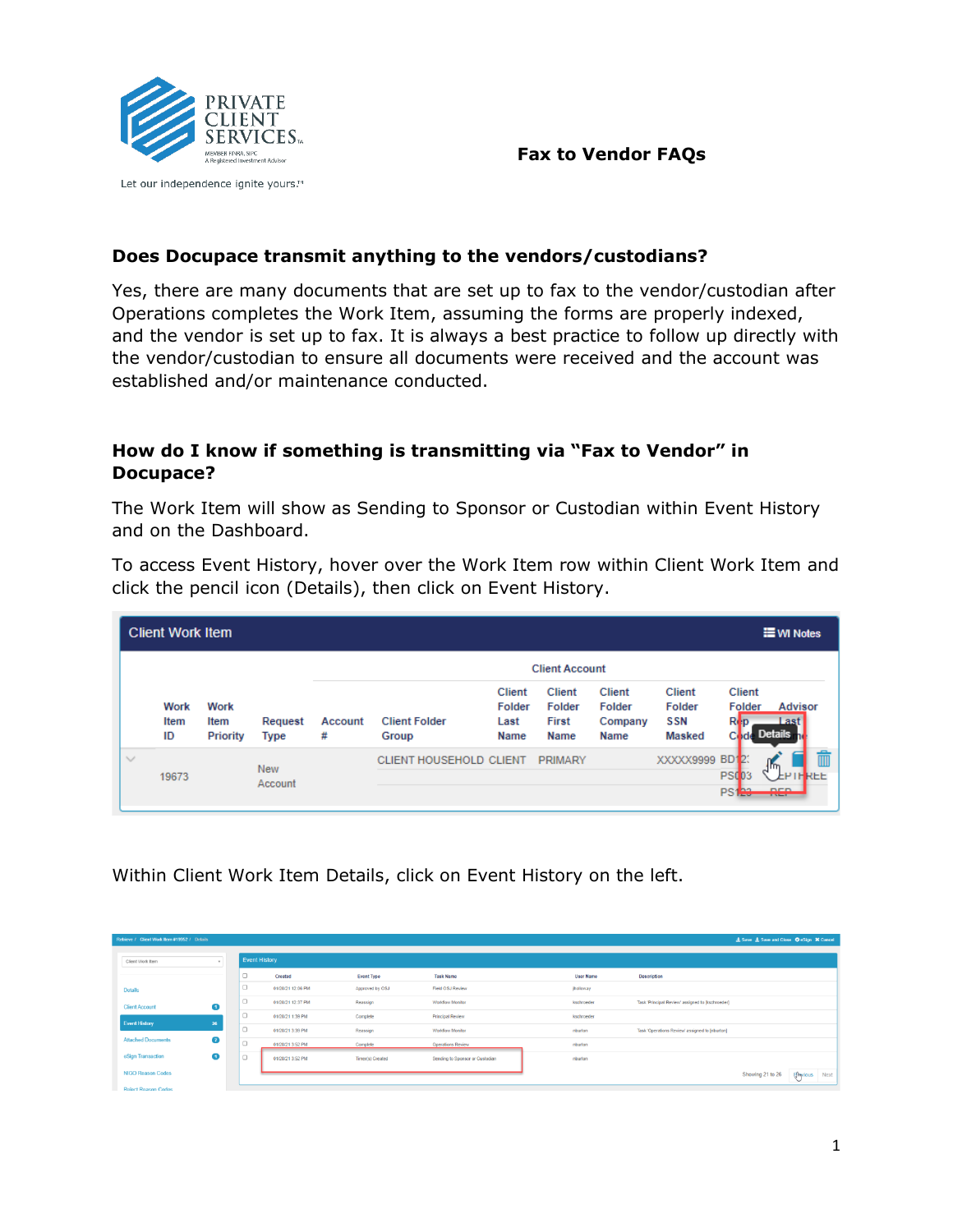## **What if the document or vendor/custodian is not eligible for faxing?**

If the indexed form is not eligible for auto faxing, the user will receive a warning message prior to submission indicating they need to send to the vendor/custodian manually.

The document(s) are not eligible to be sent electronically. Please manually fax the documents to  $\times$ the vendor once the request has been reviewed by the Back Office.

## **What if the fax fails?**

If the fax fails, a Work Item will come into a Send Failed queue to let the user know they need to send to the vendor/custodian manually.



### **What about unindexed or improperly indexed documents?**

Unindexed and improperly indexed documents will not fax. As in the example below, the first document faxed, but the second did not (even though it was the same form for Pershing.)

| <b>Client Folder</b>    |                       |                           |                                                       |              |                    |                   |                           |                                  |                                   |                                     |                                   |                                 |                                      |                          |                           |                        |                             |                                     |                    |                          |                       |                           |                  |                        |                |                     |                                                        |                           |
|-------------------------|-----------------------|---------------------------|-------------------------------------------------------|--------------|--------------------|-------------------|---------------------------|----------------------------------|-----------------------------------|-------------------------------------|-----------------------------------|---------------------------------|--------------------------------------|--------------------------|---------------------------|------------------------|-----------------------------|-------------------------------------|--------------------|--------------------------|-----------------------|---------------------------|------------------|------------------------|----------------|---------------------|--------------------------------------------------------|---------------------------|
|                         |                       |                           |                                                       |              |                    |                   |                           |                                  |                                   |                                     |                                   |                                 | Rep                                  |                          |                           |                        |                             |                                     |                    |                          |                       |                           |                  |                        |                |                     |                                                        |                           |
| <b>First Name</b>       |                       | Last Name                 |                                                       | Company Name |                    | <b>SSN Masked</b> |                           | Rep Code                         |                                   | <b>Advisor Last Name</b>            |                                   |                                 | <b>Advisor First Name</b>            |                          | <b>Advisor Rep SSN</b>    |                        |                             | Advisor OSJ Code                    |                    | <b>Business Type</b>     | Last Note             |                           | Client Type      | <b>Client Status</b>   |                | User                | Group                                                  |                           |
|                         |                       | <b>STATISTICS</b>         |                                                       |              |                    |                   |                           |                                  |                                   |                                     |                                   | œ                               |                                      |                          |                           |                        |                             |                                     |                    |                          |                       |                           |                  |                        |                |                     |                                                        |                           |
| <b>Client Subfolder</b> |                       |                           |                                                       |              |                    |                   |                           |                                  |                                   |                                     |                                   |                                 |                                      |                          |                           |                        |                             |                                     |                    |                          |                       |                           |                  |                        |                |                     | A Starting Point Barco                                 |                           |
|                         |                       |                           |                                                       |              |                    |                   |                           |                                  |                                   |                                     |                                   |                                 |                                      |                          | Client Folder             |                        |                             |                                     |                    |                          |                       | Rep                       |                  |                        |                |                     |                                                        |                           |
|                         | Client Subfolder Type |                           | <b>Registration Type</b>                              |              | Product Type       |                   | Vendor/Custodian          |                                  | Account#                          | Last Note                           |                                   | Other Description               |                                      | <b>First Name</b>        | Last Name                 |                        | Company Name                | Rep Code                            |                    | <b>Advisor Last Name</b> |                       | <b>Advisor First Name</b> |                  | <b>Advisor Rep SSN</b> |                | Advisor OSJ Code    |                                                        | Use                       |
| Brokerage               |                       |                           | Individual                                            |              | Brokerage - Retail |                   | PERSHING                  |                                  |                                   |                                     |                                   |                                 |                                      |                          | m                         |                        |                             | ×                                   |                    |                          |                       |                           |                  |                        | $\overline{1}$ |                     |                                                        |                           |
|                         |                       |                           |                                                       |              |                    |                   |                           |                                  |                                   |                                     |                                   |                                 |                                      |                          |                           |                        |                             |                                     |                    |                          |                       |                           |                  |                        |                |                     |                                                        |                           |
|                         |                       |                           |                                                       |              |                    |                   |                           |                                  |                                   |                                     |                                   |                                 |                                      |                          |                           |                        |                             |                                     |                    |                          |                       |                           |                  |                        |                |                     |                                                        |                           |
| <b>Client Documents</b> |                       |                           |                                                       |              |                    |                   |                           |                                  |                                   |                                     |                                   |                                 |                                      |                          |                           |                        |                             |                                     |                    |                          |                       |                           |                  |                        |                |                     | Z Add New A Stamp - O Combine & Print O Merge & Create |                           |
|                         | Name                  | Document Type<br>Priority | Form Name                                             | Last<br>Note | Description        | Account<br>-2     | Client<br>Folder<br>Group | Client<br>Folder<br>Last<br>Name | Client<br>Folder<br>First<br>Name | Client<br>Folder<br>Company<br>Name | Client<br>Folder<br>SSN<br>Masked | Client<br>Folder<br>Rep<br>Code | Subfolder<br>Advisor<br>Last<br>Name | Advisor<br>First<br>Name | Advisor<br><b>Rep SSN</b> | Advisor<br>OSJ<br>Code | Rep<br>Last<br>Code<br>Name | Advisor<br>Advisor<br>First<br>Name | Advisor<br>Rep SSN | Advisor<br>OSJ<br>Code   | <b>Document</b><br>ID | <b>Business</b><br>Type   | Creation<br>Date | Number<br>ot<br>Pages  | User           | Work<br><b>Item</b> | Fax<br><b>Status</b>                                   |                           |
| O<br>$\vee$ 0           | Form                  | 50                        | <b>IRA</b><br>DESIGNATION<br>OF<br>BENEFICIARY<br>(1) |              |                    |                   |                           |                                  |                                   |                                     |                                   |                                 |                                      |                          |                           |                        |                             |                                     |                    |                          |                       |                           |                  |                        |                |                     | Completed                                              |                           |
| $\times$ 0              | Unindexed 161         |                           |                                                       |              |                    |                   |                           |                                  |                                   |                                     |                                   |                                 |                                      |                          |                           |                        |                             |                                     |                    |                          |                       |                           |                  |                        |                |                     |                                                        | Sponse<br>Custod<br>Messa |